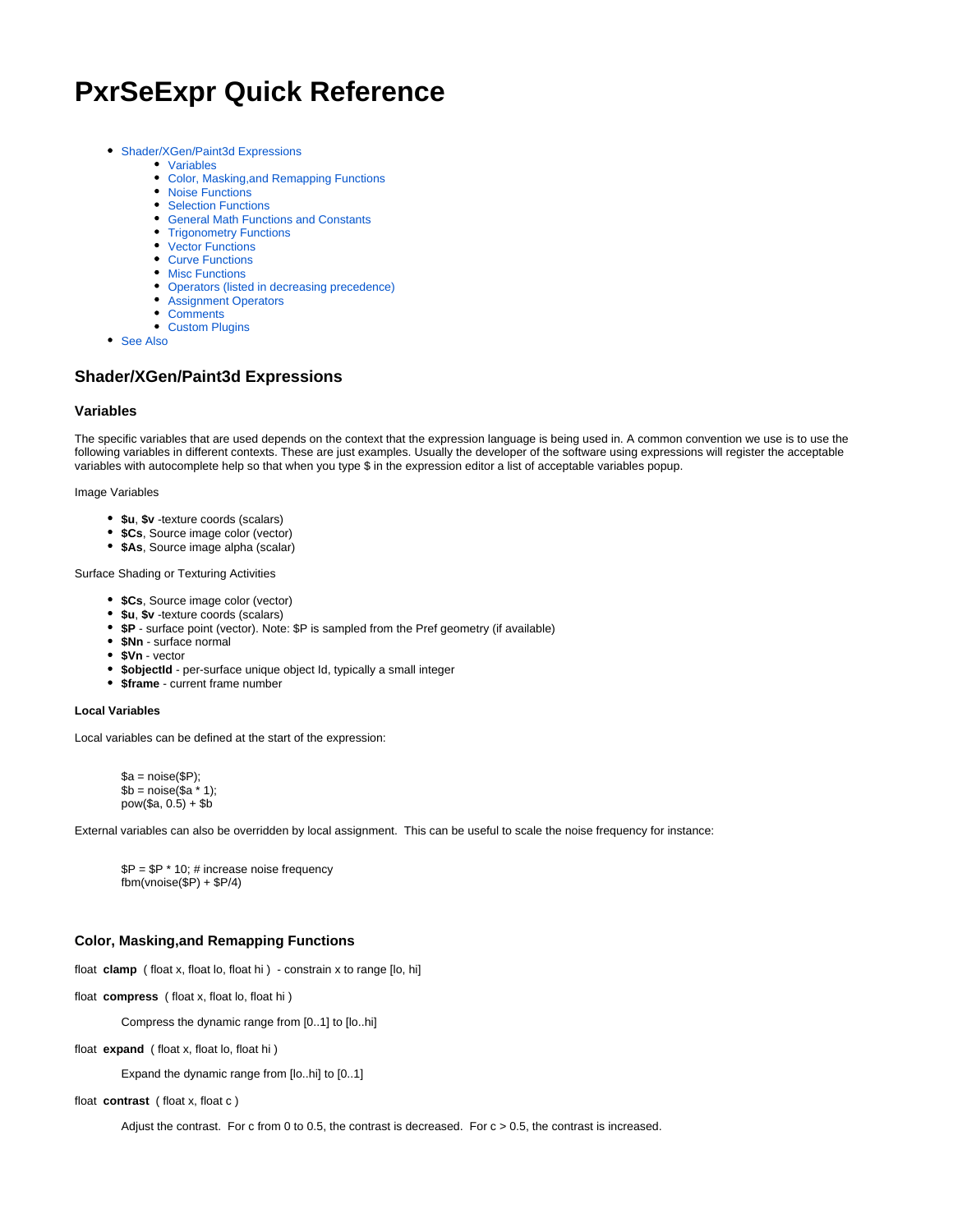float **invert** ( float x ) - Invert the value. Defined as 1-x.

float **remap** ( float x, float source, float range, float falloff, int interp )

General remapping function. When x is within +/- range of source, the result is one. The result falls to zero beyond that range over falloff distance . The falloff shape is controlled by *interp*. Numeric values or named constants may be used:

```
int linear = 0 int smooth = 1
int gaussian = 2
```
color **saturate** ( color x, float amt )

Scales saturation of color by amt. The color is scaled around the rec709 luminance vlue, and negative results are clamped at zero.

color **hsi** ( color x, float h, float s, float i, float map=1 )

The hsi function shifts the hue by h (in degrees) and scales the saturation and intensity by s and i respectively. An map may be supplied which will control the shift - the full shift will happen when the map is one and no shift will happen when the map is zero. The shift will be scaled back for values between zero and one.

color **midhsi** ( color x, float h, float s, float i, float map, float falloff=1, int interp=0 )

The midhsi function is just like the hsi function except that the control map is centered around the mid point (value of 0.5) and can scale the shift in both directions. At the mid point, no shift happens. At 1.0, the full shift happens, and at 0.0, the full inverse shift happens. Additional falloff and interp controls are provided to adjust the map using the remap function. The default falloff and interp values result in no remapping.

color **rgbtohsl** ( color rgb ) color **hsltorgb** ( color hsl )

RGB to HSL color space conversion.

HSL is Hue, Saturation, Lightness (all in range [0..1] )

These functions have also been extended to support rgb and hsl values outside of the range [0..1] in a reasonable way. For any rgb or hsl value (except for negative s values), the conversion is well-defined and reversible.

float **bias** ( float x, float b)

Variation of gamma where control parameter goes from 0 to 1 with values > 0.5 pulling the curve up and values < 0.5 pulling the curve down. Defined as pow(x, log(b)/log(0.5)).

float **gamma** ( float x, float g) -  $pow(x, 1/q)$ 

float **fit** ( float x, float a1, float b1, float a2, float b2 )

```
Linear remapping of [a1..x..b1] to [a2..x..b2]
```
float **mix** ( float a, float b, float alpha )

Blend of a and b according to alpha. Defined as  $a^*(1-a)$ pha) + b\*alpha.

float **boxstep** ( float x, float a ) float gaussstep ( float x, float a, float b ) float **linearstep** ( float x, float a, float b )

float **smoothstep** ( float x, float a, float b )

The step functions are zero for  $x < a$  and one for  $x > b$  (or  $x > a$  in the case of boxstep). Between a and b, the value changes continuously between zero and one. The gausstep function uses the standard gaussian "bell" curve which is based on an exponential curve. The smoothstep function uses a cubic curve. Intuitively, gausstep is has a sharper transition near one and a softer transition near zero whereas smoothstep is has a medium softness near both one and zero.

## <span id="page-1-0"></span>**Noise Functions**

float **rand** ( [float min, float max], [float seed] )

Random number between min..max (or 0..1 if unspecified). If a seed is supplied, it will be used in addition to the internal seeds and may be used to create multiple distinct generators.

float **hash** ( float seed1, [float seed2, ...] )

Like rand, but with no internal seeds. Any number of seeds may be given and the result will be a random function based on all the seeds.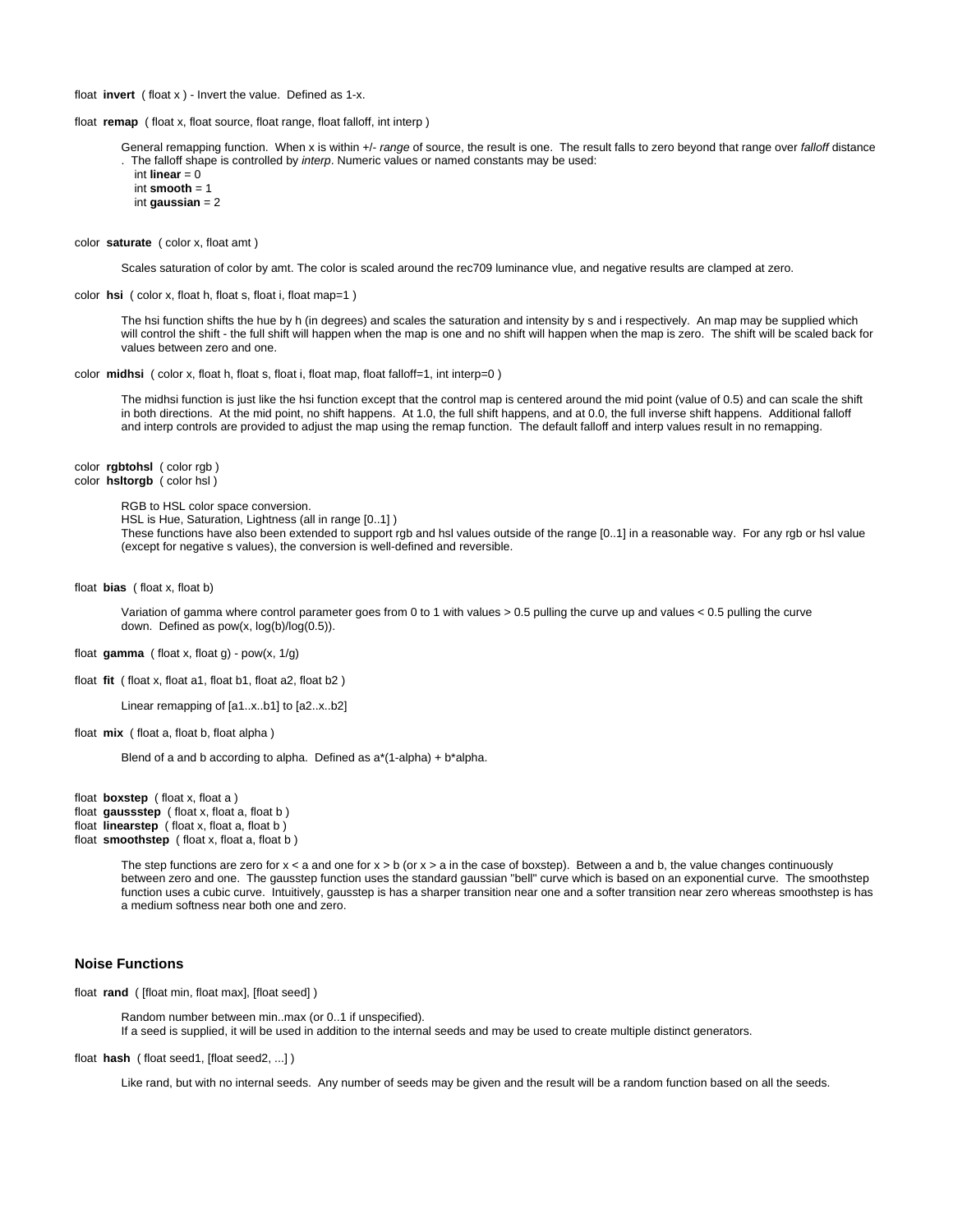float **cellnoise** ( vector v ) float **cellnoise1** ( float x ) float **cellnoise2** ( float x, float y ) float **cellnoise3** ( float x, float y, float z ) color **ccellnoise** ( vector v ) - color cellnoise

cellnoise generates a field of constant colored cubes based on the integer location. This is the same as the prman cellnoise function.

float **noise** ( vector v ) float **noise** ( float x, float y ) float **noise** ( float x, float y, float z ) float **noise** ( float x, float y, float z, float w ) color **cnoise** ( vector v) - color noise float **snoise** ( vector v) - signed noise w/ range -1 to 1. vector **vnoise** (vector v ) - signed vector noise color **cnoise4** ( vector v, float t) - color noise float **snoise4** ( vector v, float t) - signed noise w/ range -1 to 1. vector **vnoise4** (vector v, float t) - signed vector noise float **pnoise** ( vector v, vector period ) - periodic noise

noise is a random function that smoothly blends between samples at integer locations. This is Ken Perlin's original noise function.

float **perlin** ( vector v ) color **cperlin** ( vector v) - color noise float **sperlin** ( vector v) - signed noise w/ range -1 to 1. vector **vperlin** (vector v ) - signed vector noise

"Improved Perlin Noise", based on Ken Perlin's 2002 Java reference code.

float **fbm** ( vector v, int octaves = 6, float lacunarity = 2, float gain =  $0.5$  ) color **cfbm** ( vector v, int octaves = 6, float lacunarity = 2, float gain =  $0.5$  ) vector **vfbm** ( vector v, int octaves = 6, float lacunarity = 2, float gain =  $0.5$ ) float **fbm4** ( vector v, float time, int octaves = 6, float lacunarity = 2, float gain =  $0.5$  ) color  $cfbm4$  ( vector v, float time, int octaves = 6, float lacunarity = 2, float gain =  $0.5$  ) vector **vfbm4** ( vector v, float time, int octaves = 6, float lacunarity = 2, float gain =  $0.5$  )

> fbm (Fractal Brownian Motion) is a multi-frequency noise function. The base frequency is the same as the "noise" function. The total number of frequencies is controlled by octaves. The lacunarity is the spacing between the frequencies - a value of 2 means each octave is twice the previous frequency. The gain controls how much each frequency is scaled relative to the previous frequency.

float **turbulence** ( vector v, int octaves = 6, float lacunarity = 2, float gain =  $0.5$  ) color **cturbulence** ( vector v, int octaves = 6, float lacunarity = 2, float gain =  $0.5$  ) vector **vturbulence** ( vector v, int octaves  $= 6$ , float lacunarity  $= 2$ , float gain  $= 0.5$ )

turbulence is a variant of fbm where the absolute value of each noise term is taken. This gives a more billowy appearance.

float **voronoi** (vector v, int type = 1, float jitter = 0.5, float fbmScale = 0, int fbmOctaves = 4, float fbmLacunarity = 2, float fbmGain = 0.5) color **cvoronoi** ( vector v, int type = 1, float jitter = 0.5, float fbmScale = 0, int fbmOctaves = 4, float fbmLacunarity = 2, float fbmGain = 0.5) vector **pvoronoi** ( vector v, float jitter = 0.5, float fbmScale = 0, int fbmOctaves = 4, float fbmLacunarity = 2, float fbmGain = 0.5)

voronoi is a cellular noise pattern. It is a jittered variant of cellnoise. **cvoronoi** returns a random color for each cell and **pvoronoi** returns the point location of the center of the cell. The type parameter describes different variants of the noise function. The jitter param controls how irregular the pattern is (jitter = 0 is like ordinary cellnoise). The fbm\* params can be used to distort the noise field. When fbmScale is zero (the default), there is no distortion. The remaining params are the same as for the fbm function.



## <span id="page-2-0"></span>**Selection Functions**

int **cycle** ( int index, int loRange, int hiRange )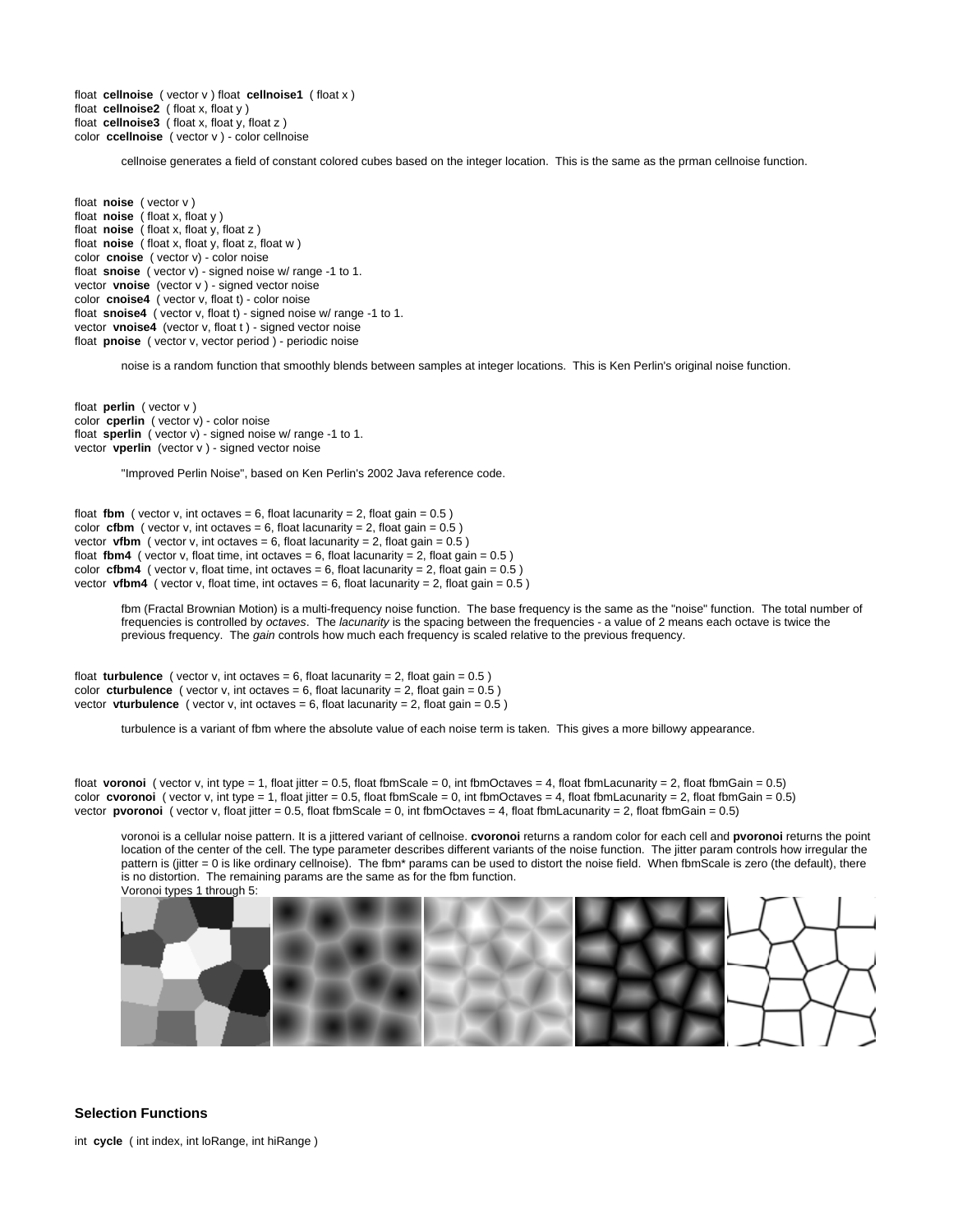Cycles through values between loRange and hiRange based on supplied index. This is an offset "mod" function. The result is computed as (loRange + value % (hiRange-loRange+1)).

int **pick** ( float index, int loRange, int hiRange, [float weights, ...] )

Picks values randomly between loRange and hiRange based on supplied index (which is automatically hashed). The values will be distributed according to the supplied weights. Any weights not supplied are assumed to be 1.0.

float **choose** ( float index, float choice1, float choice2, [...] )

Chooses one of the supplied choices based on the index (assumed to be in range [0..1]).

float **wchoose** ( float index, float choice1, float weight1, float choice2, float weight2, [...] )

Chooses one of the supplied choices based on the index (assumed to be in range[0..1]). The values will be distributed according to the supplied weights.

#### Examples:

- pick ( value, 1, 10 ) integer values between 1 and 10 will be returned
- $\bullet$  pick ( value, 1, 10, 2, 2.5) the values 1 and 2 will be returned twice and 2.5 times as often respectively as compared to the other values (3-10)
- pick ( value, 10, 20, 1, 1, 0 ) values 10, 11, and 13 through 20 will be returned (12 is skipped due to zero weight)

Note: the filename for the map and projmap functions can specify an optional format-arg which will be inserted into the filename as indicated in the examples below:

- map( 'noise.%d.map.tx', 10 ) references a file named 'noise.10.map.tx'
- map( 'fenceColor-%04d.tx', 12 ) references a file named 'fenceColor-0012.tx'
- map( 'map-%d.tx', \$objectId) builds the filename based on the object Id
- map( 'map-%d.tx', cycle(\$objectId, 10, 20)) cycles through maps 10 through 20 based on object Id
- map( 'map-%d.tx', pick(\$objectId, 10, 20)) picks maps 10 through 20 randomly based on object Id

## <span id="page-3-0"></span>**General Math Functions and Constants**

float **PI** = 3.14159... float **E** = 2.71828... float **abs** ( float x) - absolute value of x float **max** (float a, float b) - greater of a and b float **min** (float a, float b) - lesser of a and b float **fmod** ( float x, float y) - remainder of x / y (also available as ' **%** ' operator) float **cbrt** ( float x ) - cube root float **sqrt** ( float x ) - square root float **ceil** ( float x ) - next higher integer float **floor** ( float x ) - next lower integer float **round** ( float x ) - nearest integer float **trunc** ( float x ) - nearest integer towards zero float **exp** ( float x ) - E raised to the x power float **log** ( float x ) - natural logarithm

float **log10** ( float x ) - base 10 logarithm float **pow** ( float x, float y ) - x to the y power (also available as ' **^** ' operator)

#### <span id="page-3-1"></span>**Trigonometry Functions**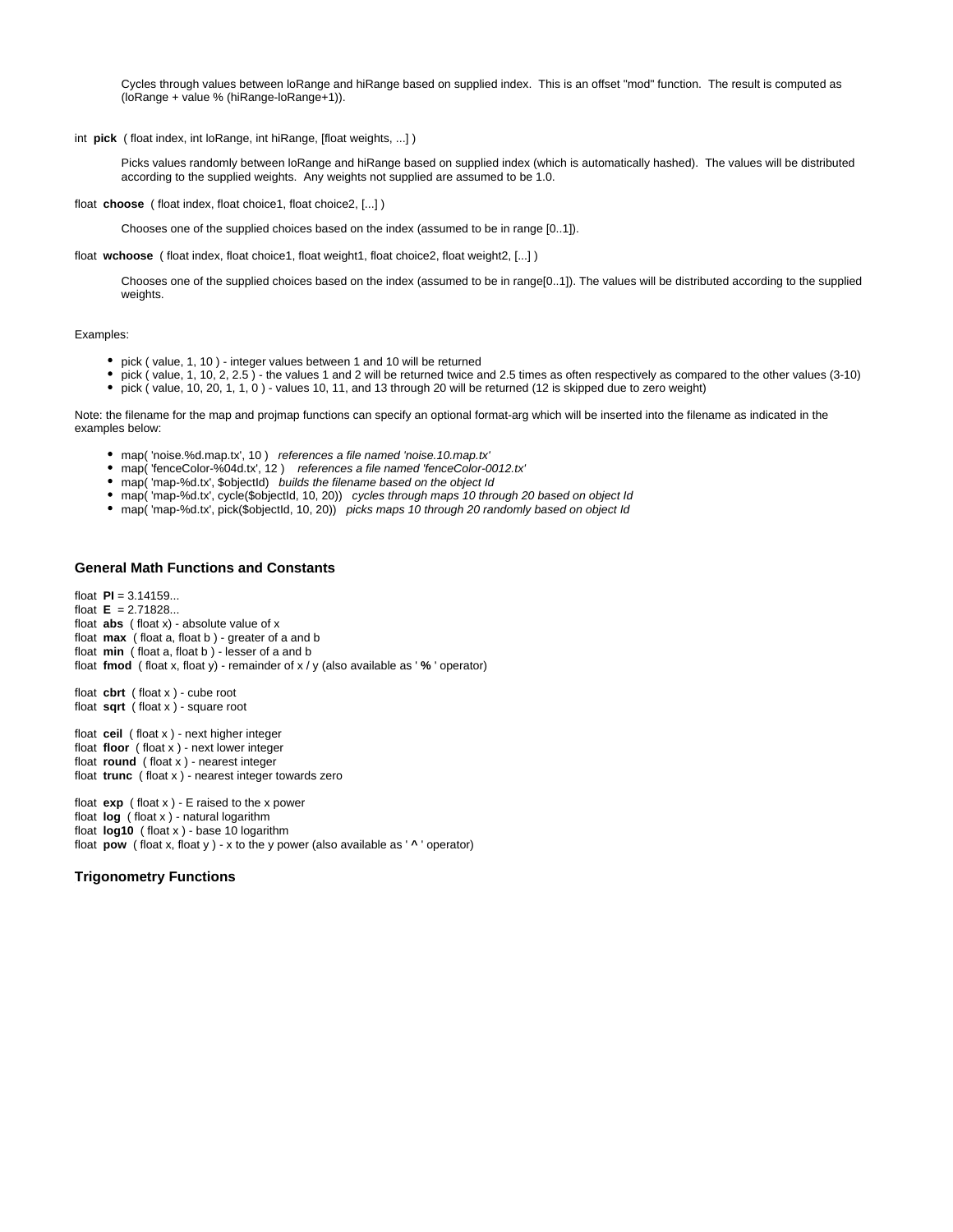float **acos** ( float x ) - arc cosine float **asin** ( float x ) - arc sine float **atan** ( float x ) - arc tangent float **atan2** ( float y, float x) - arc tangent of y/x between -PI and PI float **cos** ( float x ) - cosine float **sin** ( float x ) - sine float **tan** ( float x ) - tangent float **acosd** ( float x ) - arc cosine in degrees float **asind** ( float x ) - arc sine in degrees float **atand** ( float x ) - arc tangent in degrees float **atan2d** ( float y, float x ) - arc tangent in degrees of y/x between -180 and 180 float **cosd** ( float x ) - cosine in degrees float **sind** ( float x ) - sine in degrees float **tand** ( float x ) - tangent in degrees float **acosh** ( float x ) - hyperbolic arc cosine float **asinh** ( float x ) - hyperbolic arc sine float **atanh** ( float x ) - hyperbolic arc tangent float **cosh** ( float x ) - hyperbolic cosine float **sinh** ( float x ) - hyperbolic sine float **tanh** ( float x ) - hyperbolic tangent float **deg** ( float x ) - radians to degrees float **rad** ( float x ) - degrees to radians

float **hypot** ( float x, float y ) - length of 2d vector (x,y)

## <span id="page-4-0"></span>**Vector Functions**

float **angle** ( vector a, vector b ) - angle between two vectors (in radians) vector **cross** ( vector a, vector b ) - vector cross product float **dist** (vectA[0], vectA[1], vectA[2], vectB[0], vectB[1], vectB[2]) - distance between two points

#### **Vector Support**

float **dot** ( vector a, vector b) - vector dot product float **length** ( vector v ) - length of vector vector **norm** ( vector v ) - vector scaled to unit length vector **ortho** ( vector a, vector b ) - vector orthographic to two vectors vector **up** ( vector v, vector up ) - rotates v such that the Y axis points in the given up direction vector **rotate** ( vector v, vector axis, float angle ) - rotates v around axis by given angle (in radians)

Vectors (points, colors, or 3d vectors) may be intermixed with scalars (simple float values). If a scalar is used in a vector context, it is replicated into the three components (e.g. 0.5 becomes [0.5, 0.5, 0.5] ). If a vector is used in a scalar context, only the first component is used.

One of the benefits of this is that all the functions that are defined to work with scalars automatically extend to vectors. For instance, **pick, choose, cycl e, spline,** etc., will work just fine with vectors.

Arithmetic operators such as +, \*, etc., and scalar functions are applied component-wise to vectors. For example, applying the gamma function to a map adjusts the gamma of all three color channels.

#### <span id="page-4-1"></span>**Curve Functions**

Interpolation of parameter values to a set of control points is governed by the following functions.

color **ccurve**(float param,float pos0,color val0,int interp0,float pos1,color val1,int interp1,[...]) Interpolates color ramp given by control points at 'param'. Control points are specified by triples of parameters pos\_i, val\_i, and interp\_i. Interpolation codes are 0 - none, 1 - linear, 2 - smooth, 3 - spline, 4 - monotone (non-oscillating) spline

float **curve**(float param,float pos0,float val0,int interp0,float pos1,float val1,int interp1,[...]) Interpolates a 1D ramp defined by control points at 'param'. Control points are specified by triples of parameters pos\_i, val\_i, and interp\_i. Interpolation codes are 0 - none, 1 - linear, 2 - smooth, 3 - spline, 4 - monotone (non-oscillating) spline

float **spline**(float param,float y1,float y2,float y3,float y4,[...]) Interpolates a set of values to the parameter specified where y1, ..., yn are distributed evenly from [0...1]

#### <span id="page-4-2"></span>**Misc Functions**

void **printf**(string format,[param0,param1,...])

<span id="page-4-3"></span>Prints a string to stdout that is formatted as given. Formatting parameters possible are %f for float (takes first component of vector argument) or %v for vector. For example if you wrote printf("test %f %v",[1,2,3],[4,5,6]); you would get "test 1 [4,5,6]".